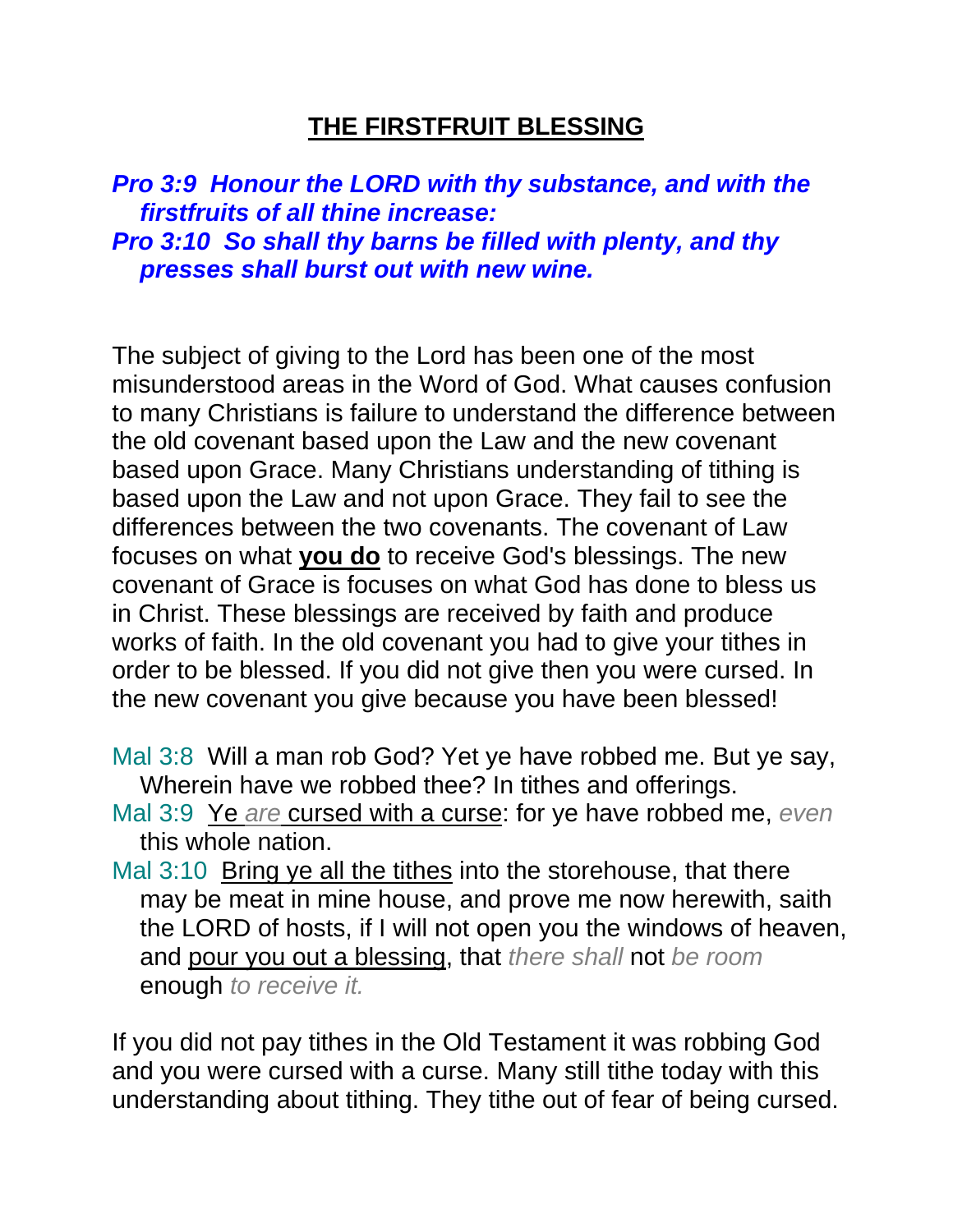Many are fearful if they miss paying their tithes that something bad will happen to them. Paying tithes so nothing bad will happen to you is really no different than those who pay protection money to the maffia so nothing bad will happen them! God is not like the maffia!

Many are surprised to find out the tithing actually predates the Law. The first person that tithed in the Bible was Abraham, the patriarch of

faith. Let's look at why Abraham gave his tithe.

Gen 14:18 And Melchizedek king of Salem brought forth bread and wine: and he *was* the priest of the most high God.

- Gen 14:19 And **he blessed him**, and said, Blessed *be* Abram of the most high God, possessor of heaven and earth:
- Gen 14:20 And blessed be the most high God, which hath delivered thine enemies into thy hand. **And he gave him tithes of all.**

After Abraham rescued Lot from the armies that took him captive he came back with a ton of riches and spoils. Melchizedek met him and he blessed Abraham. The scripture teaches that this Melchizedek was a type of Christ. This type of Christ blessed Abraham a type of every believer. He blessed him with all the blessings of heaven and earth. After he was blessed it says Abraham gave tithes of all. Notice what it does not say. It does not say the Abraham gave tithes to Melchizedek and then he got blessed. No! *He was blessed by Melchizedek and then Abraham gave tithes in faith in that blessing!* Dear Christian, I want you to know that you have already been blessed. No, don't run off to look at your checkbook or online account. Don't look at the natural. You need to look at the Word of God and believe it!

Eph 1:3 Blessed *be* the God and Father of our Lord Jesus Christ, who hath blessed us with all spiritual blessings in heavenly *places* in Christ: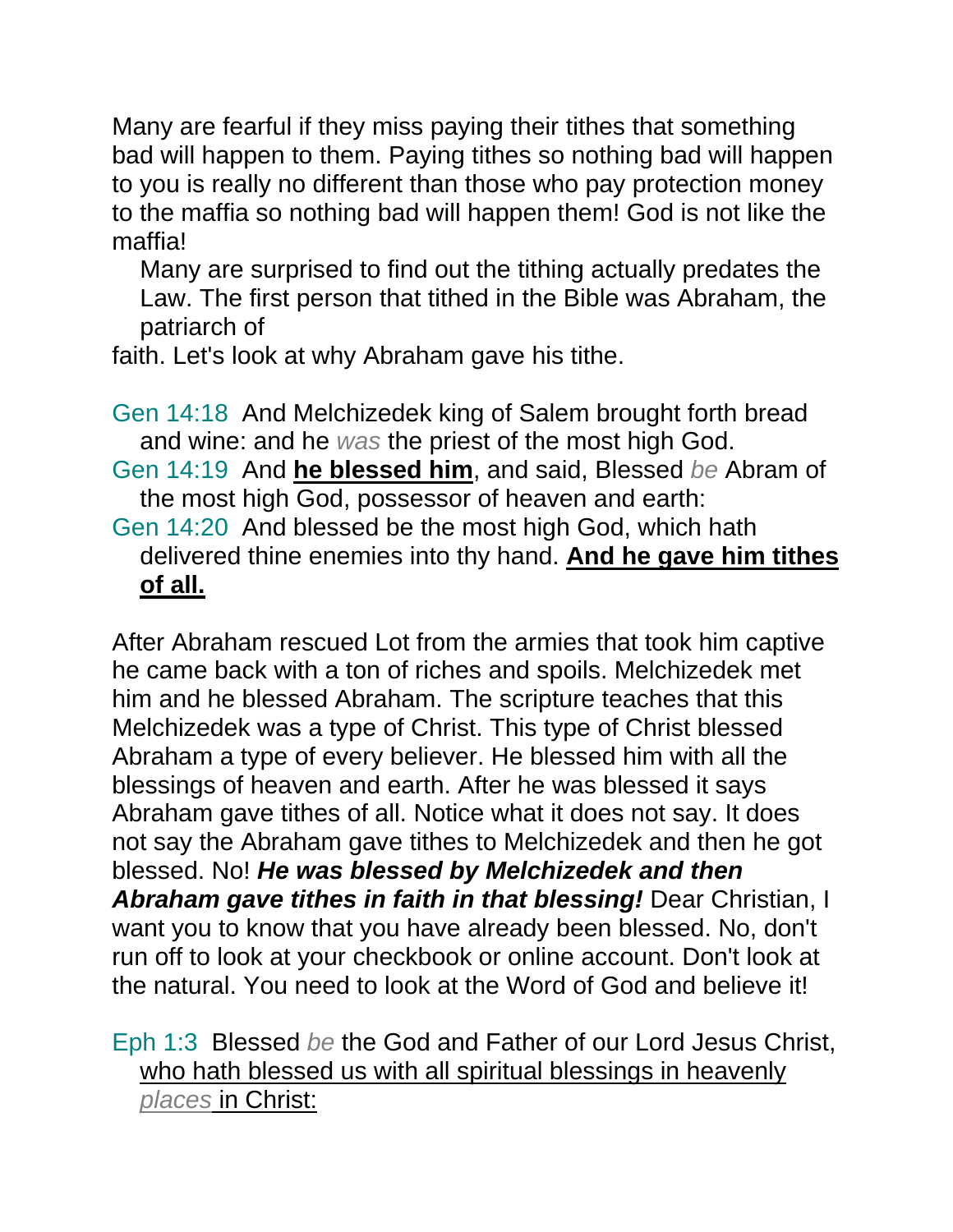- One might say, "Yes Rick but that is spiritual blessings and not natural blessings like finances" Really!
- Php 4:19 But my God shall supply all your need according to his riches in glory by Christ Jesus.
- Paul here says our natural needs including finances are supplied by the riches all ready given to us **in glory** in Christ Jesus. We have been blessed already with all we will ever need. We need to believe it, speak it, and act on it!

**Tithing is scriptural for the believer today because Abraham, the father of faith, gave tithes before the Law. Tithing is valid to the New Testament believer but they are to give for a different reason than under the Law. We are not to tithe under the precepts of the Law but under Grace. The first reason we give tithes in the New Testament is because we have already been blessed and it is an act of faith to give the tithe to the Lord. The second reason we give tithes is because it is God's ordained way His covenant be spread and His ministers been provided for. The third and MAIN reason we are to tithe under the New Covenant is that it honors the Lord. Proverbs brings out that we are to honor the Lord by giving their firstfruits of our increase. The tithe and firstfruits were connected in the Bible because in those times it was an agricultural society. Most of the tithes were paid in crops and produce. People tithed from their firstfruits. God wanted people to tithe their first fruits to Him to honor Him. It is important to understand that the Law was filled with shadows and types of Jesus Christ. The Law and all of it's commandments pointed to Christ. The firstfruits and the tithe both are types of Christ Jesus!**